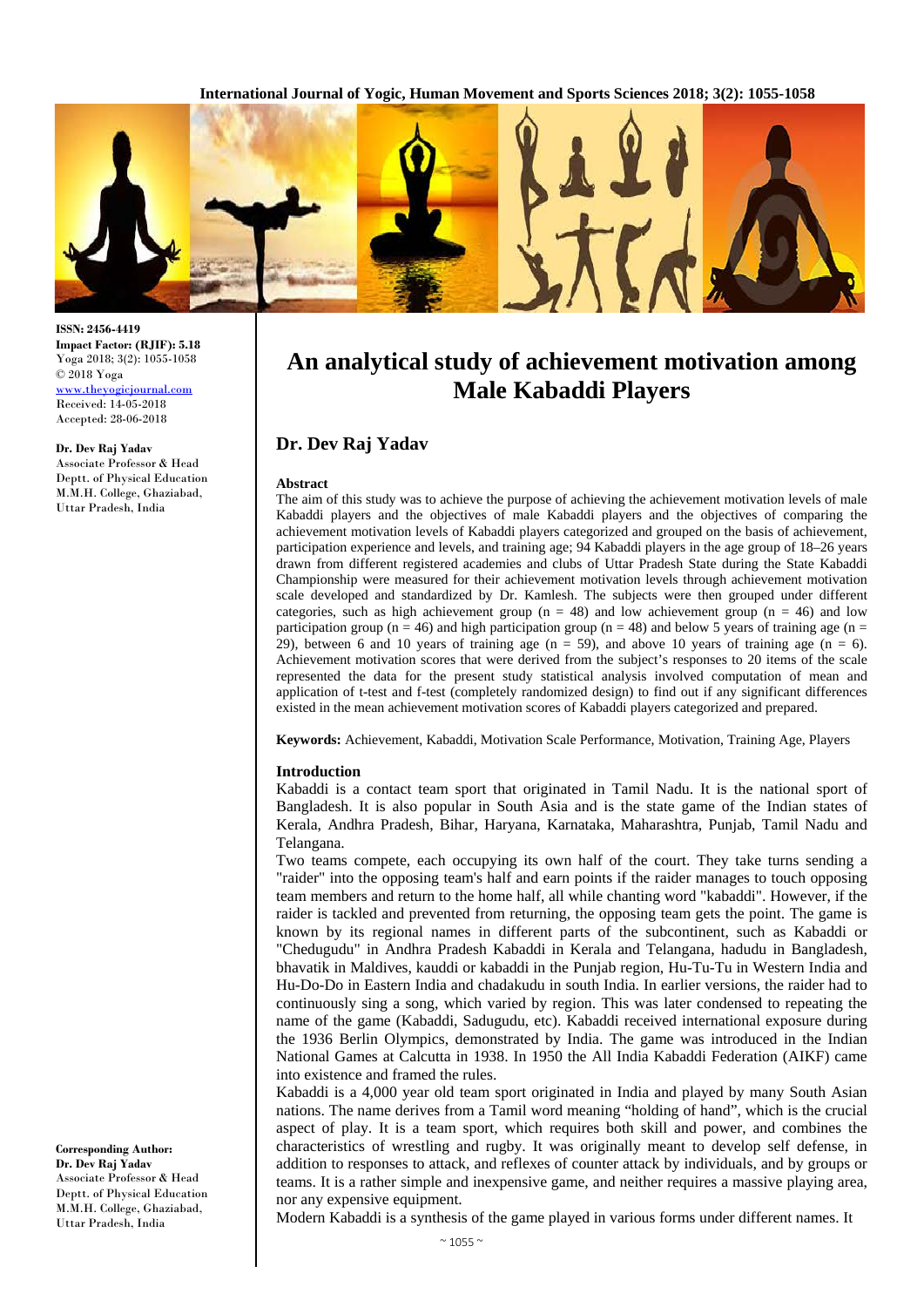was introduced by Vivek Samvedi from Mumbai. Samit Damad then introduced some new rules which are effective since 14th July 2011. The game has been played in its original form since Vedic times. Kabaddi received international exposure during the 1936 Berlin Olympics, demonstrated by Hanuman Vyayam Prasarak Mandal, Amaravati, Maharashtra. The game was introduced in the Indian Olympic Games at Calcutta in 1938. In 1950 the All India Kabaddi Federation came into existence and compiled standard rules. In 1955, First Kabaddi Indian National Championship was held in Calcutta. It was here that women played competitively for the first time. Although this thigh slapping, full body contact sport doesn't seem to be very popular with the ladies, it is fancied by men worldwide, yet rarely seen on TV. The Amateur Kabaddi Federation of India (AKFI) was founded in 1973. It is the national game of Bangladesh and the state game of Tamil Nadu, Punjab and Andhra Pradesh in India. Kabaddi is the Only Game being played in all the 3 versions of Asian Games i.e. Asian Games, Asian Indoor Games and Asian Beach Games.

Motivation can affect the selection, intensity, and persistence of an individual's behavior, which in sport obviously has a strong impact on the quality of an athlete's performance. An athlete's motivational level is determined by the interaction of personal factors such as personality, needs, interest, or ability and specific situational factors such as the practice, facilities, type of coach, or the terms win/loss record. Motivation is a process by which an individual is inspired, guided, or coaxed to do something. It is one of the important conditions rather than the central core of life. It is believed that superior athletic performance has benefited from the knowledge of the physiology and biomechanics of human motor activity. However, may coaches and psychologists throughout the world believe that future records will be broken primarily due to increased attention to the psychological parameters of human personality. Sinha tried to analyze some of the factors associated with success and failure in university education. On the basis of examination marks, 185 high achievers and 190 low achievers were tested on Sinha's anxiety scale, Bihar test of general intelligence, and Saksena's personality inventory. High achievers were found to be superior in intelligence, better in adjustment, and moderate in level of anxiety. Muthayaa studied motivation with the help of Mccleland's need achievement test under neutral conditions on a group of 60 adolescent schoolboys. He observed that the mean score on need achievement of the high achievers was greater than that of low achievers, the mean difference being significant beyond 0.01 level.

### **Hypothesis**

- The subjects as a group may have moderate levels of achievement motivation.
- There may not be any significant difference in the achievement motivation levels of high and low achievers.
- There may not be any significant difference in the achievement motivation levels and Kabaddi players in respect to their levels of participation.
- There may not be any significant difference in the achievement motivation levels of Kabaddi players in respect to their training age.

#### **Delimitation**

- The study was delimited to 94 male Kabaddi players from three different categories.
- The study was delimited to male Kabaddi players of Uttar

Pradesh State only.

- The study was basically delimited to male Kabaddi players of the age groups and who had participated in various tournaments, local, university, state, and national.
- The study was further delimited to assessment of achievement-motivation in relation to, levels of achievement of subjects (high and low achievement groups), levels of participation (high level and low level), and training age (three categories).

#### **Significance of the Study**

- The results of the study may help sports persons (Kabaddi players) in evaluating their achievement motivation levels their abilities and success.
- Knowledge of the results of the study can be useful for players, coaches, and trainers.
- The knowledge of results can be used as motivation techniques by themselves. Because the players know where they stand along the given dimension of achievement motivation.
- The results can be useful for feedback purposes so that the players can themselves evaluate their level of achievement motivation as well as the coaches can make attempts to strengthen and augment motivation levels through psychological training.

### **Methodology**

The subjects for the present study were drawn from various Kabaddi academies and clubs of Uttar Pradesh state who participated in the state Kabaddi championships. The subject drawn for the present study was regular participants in various Kabaddi tournaments from local to national level. The subjects were male Kabaddi players in the age group 18–26 years.

### **Description of the Test**

The sports achievement motivation test developed and standardized by Dr. Kamlesh consists of a series of question numbering 20. Each question or item in the questionnaire has two alternative answers. The subject will have to tick the one that he or she feels is most suited to him or her. This would reveal a response to each item of the questionnaire or scale. All instructions in the questionnaire are very clearly stated, and depending on the response of the subject, the subject would get either zero mark or two marks for an answer to each question. The scoring key has also been given in the manual. A subject answering the questionnaire may get a maximum of 40 marks, as described in the manual. The subject would be graded on the basis of the total number of marks that he would get after answering all the 20 questions. The final score that the subject would get would be considered as the achievement motivation score of each subject. The subjects could also be graded or characterized as high in achievement motivation (31–40 marks), average or moderate in achievement motivation (24–30 marks), and low in achievement motivation (0–23 marks).

### **Results and Discussion**

The data collected were statistically analyzed computing the mean achievement motivation scores and the significance of differences in the mean achievement scores of different categories of subjects was analyzed by applying, t-test and ftest. The statistical analysis of data has revealed the following results that are presented in Tables 1–4. Table 1 indicates that the mean value of achievement motivation scores of the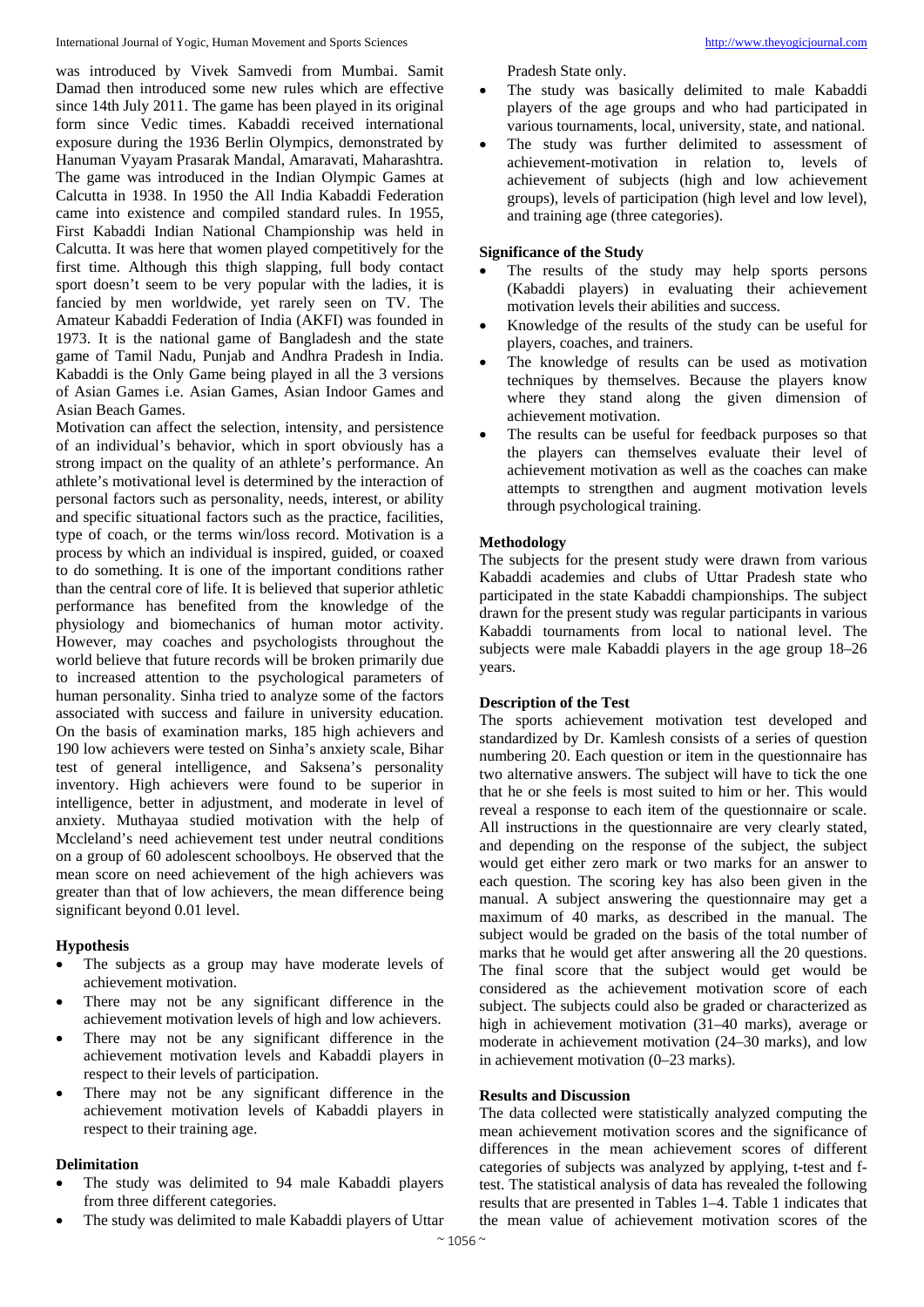subjects selected was found to be 27.30. As per the mean scores, the Kabaddi players were found to have average achievement motivation scores and hence average or moderate in achievement motivation level. Hence, the hypothesis formulated in the present study won accepted.

Table 2 indicates that the difference in the mean achievement motivation scores of high and low achievement groups was 4.3514. The "t" value obtained was 0.606 with 92° of freedom which was found to be non-significant ( $P < 0.546$ ). This has revealed that high and low achievers did not differ significantly in their mean achievement scores. Hence, the hypothesis number 2 formulated in the present study was accepted.

mean achievement motivation scores of 26.0417 and 28.5652, respectively. The difference in the mean scores was –2.5236. The "t" value obtained was –2.422 with 92° of freedom which was found to be statistically significant ( $P < 0.017$ ). The low participation group had significantly higher mean scores (man 28.57) compared to the high participation group (mean, 26.04). The hypothesis number 3 formulated in the present study was rejected.

Table 4 indicates the results of one-way ANOVA. The figures reveal a non-significant difference in the achievement motivation scores between the three groups of subjects categorized on the basis of training age. The "F" value of  $0.521$  with 2 and  $91^\circ$  of freedom is found to be nonsignificant ( $P < 0.596$ ). The three

Table 3 reveals that high and low participation groups had the

|  | <b>Table 1:</b> Mean Achievement Motivation Scores |  |  |
|--|----------------------------------------------------|--|--|
|--|----------------------------------------------------|--|--|

|    | Mean<br>/alue | <b>Standard</b><br><b>Deviation</b> |
|----|---------------|-------------------------------------|
| Q/ | $\sim$        | 5.20                                |

**Table 2:** The Achievement Motivation Scores, Mean Difference, and "t" Value for High and Low Achievements Groups

| ACH   | n  | Mean    | <b>SD</b> | SEM    |        |        | t-test for equality of means |                    |                    |
|-------|----|---------|-----------|--------|--------|--------|------------------------------|--------------------|--------------------|
| Score |    |         |           |        |        |        | df                           | Sig. (two- tailed) | Mean<br>difference |
| High  | 48 | 32.9167 | 48.5394   | .0061  | Scores | 0.6420 | 92                           | 0.546              | 4.3546             |
| LOW   | 46 | 28.5652 | 4.3546    | 0.6420 |        |        |                              |                    |                    |

**Table 3:** The Achievement Motivation Scores, Mean Difference, and "t" Value for High and Low Participation Groups

| ACH          | n  | Mean    | SD     | <b>SEM</b> |        | t-test for equality of means |    |                    |                        |
|--------------|----|---------|--------|------------|--------|------------------------------|----|--------------------|------------------------|
| <b>Score</b> |    |         |        |            |        |                              | df | Sig. (two- tailed) | <b>Mean difference</b> |
| High         | 48 | 26.0417 | 5.6341 | 0.8132     | Scores | 2.422                        | 92 | 0.546              | 4.3546                 |
| Low          | 46 | 28.5652 | 4.3546 | 0.6420     |        |                              |    |                    |                        |

|                |                |                | <b>Points – Descriptives</b>       |                          |                     |
|----------------|----------------|----------------|------------------------------------|--------------------------|---------------------|
|                | n              |                | Mean                               | <b>SD</b>                | SЕ                  |
| Below 5 years  | 29             |                | 27.1724                            | 4.6450                   | 0.8626              |
| $6-10$ years   | 59             |                | 27.0508                            | 5.4248                   | 0.7062              |
| Above 10 year  | 6              |                | 29.3333                            | 6.0222                   | 2.4585              |
| Total          | 94             |                | 27.2340                            | 5.2063                   | 0.5370              |
|                |                |                | Points – ANOVA                     |                          |                     |
|                | Sum of squares | Df             | <b>Mean squares</b>                | F                        | <b>Significance</b> |
| Between groups | 28.532         | $\overline{c}$ | 14.266<br>0.521                    |                          | 0.596               |
| Within groups  | 2492.319       | 91             | 27.388<br>$\overline{\phantom{a}}$ |                          |                     |
| Total          | 2520.851       | 93             | $\overline{\phantom{0}}$           | $\overline{\phantom{0}}$ |                     |

**Table 4:** One-way of ANOVA for Groups of different Training Age

groups of subjects do not differ significantly in their achievement motivation scores. Therefore, hypothesis number 4 formulated in the present study was accepted.

## **The Results Obtained in the Present Study may be Attributed to the Following Factors**

The group of subjects selected for the present study was heterogeneous in terms of achievement participation experience and exposure and training age. Heterogeneity in respect of these factors might have contributed to average motivation levels. Because motivation appears to be stronger when goal-seeking is nearer low achievement groups, low participation groups, and low training age groups that might be thinking of higher achievements whereas their counterparts in high achievement groups, high participation groups, and higher training age groups might have achieved all that they wanted and hence might have reached a level of saturation point in respect of motivation.

# **This Factor Might Have Influenced Average or Moderate Motivation Levels**

The same factors of heterogeneity and motivation levels of subjects belonging to different groups might have influenced the result of insignificant differences among them. The groups low in achievement and participation and training age will be seeking higher achievement and will be moving up on the motivation scale, and those who have already made achievements may be moving down the motivation scale due to saturation and lack of further motivation. This might have caused similarly in motivation levels among different groups of subjects. A significant difference between participation and high participation groups in mean achievement scores, in favour of low participation groups, may be again due to the fact that low participation groups will be aspiring for participation in higher levels and many competitions (goal seeking). They will be seeking higher achievements, whereas the high participation group will have already reached such